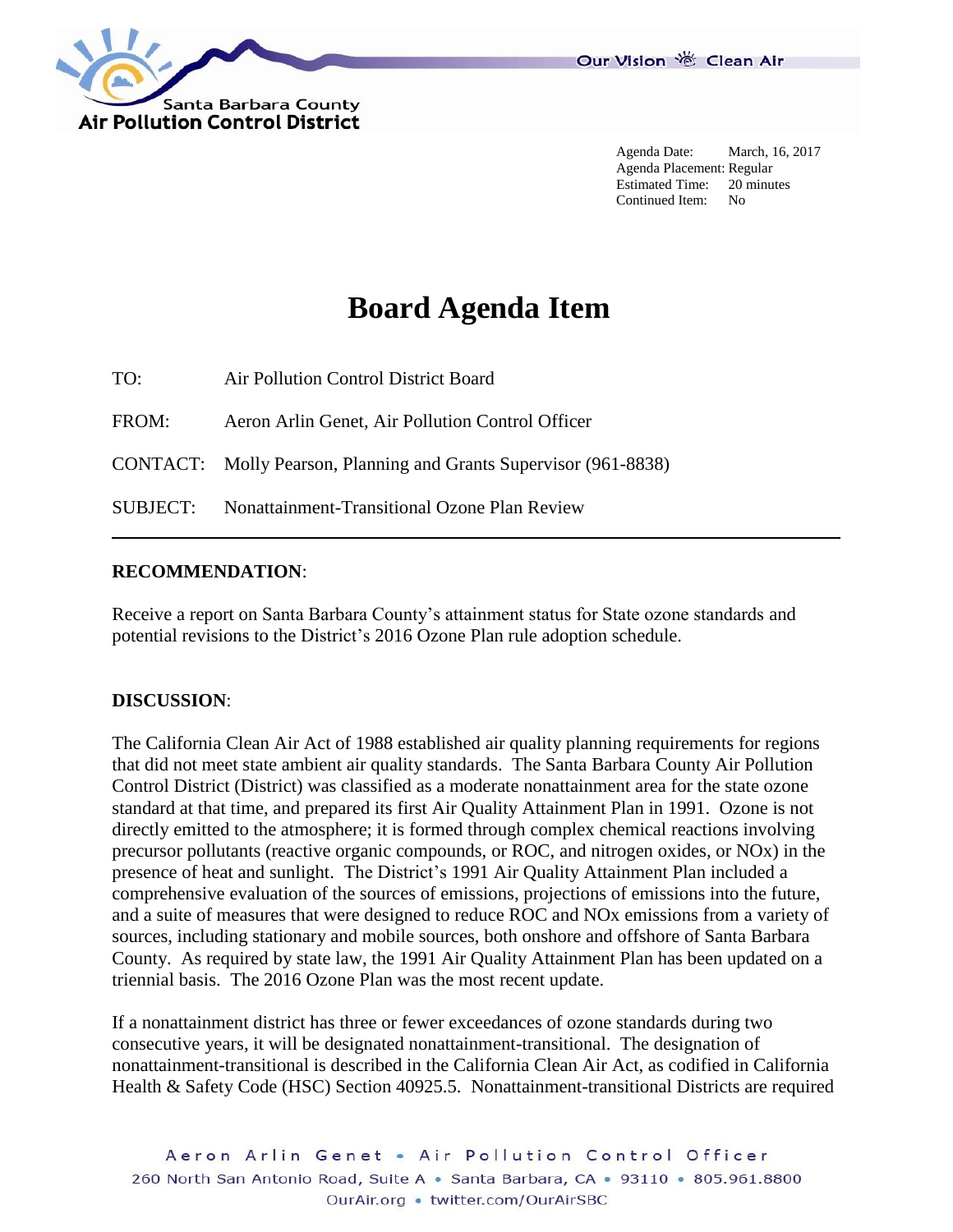to re-evaluate their planned control measure schedule before adopting any of the measures identified in the plan.

When development of the 2016 Ozone plan began in late 2015, there had only been two exceedances of the state 8-hour ozone standard in 2015. The 2016 Ozone plan committed the District to re-evaluating the plan's control measure schedule if low ozone concentrations continued through 2016 and the District was designated nonattainment-transitional. At the end of 2016, state ozone standards had only been exceeded on three days, so the District is now in the process of being designated nonattainment-transitional and must re-evaluate the 2016 Ozone Plan's control measure schedule.

## **Ozone Concentrations:**

Figure 1 below demonstrates the long-term downward trend in ozone levels at all of the monitoring sites in Santa Barbara County, from 1990 to 2016. In 2015, two 8-hour exceedance days occurred, and in 2016, three 8-hour exceedance days occurred, leading to the change in designation from nonattainment to nonattainment-transitional.

## **Figure 1: 8-hour and 1-hour Ozone Exceedance Trends**



## **Santa Barbara County, 1990-2016**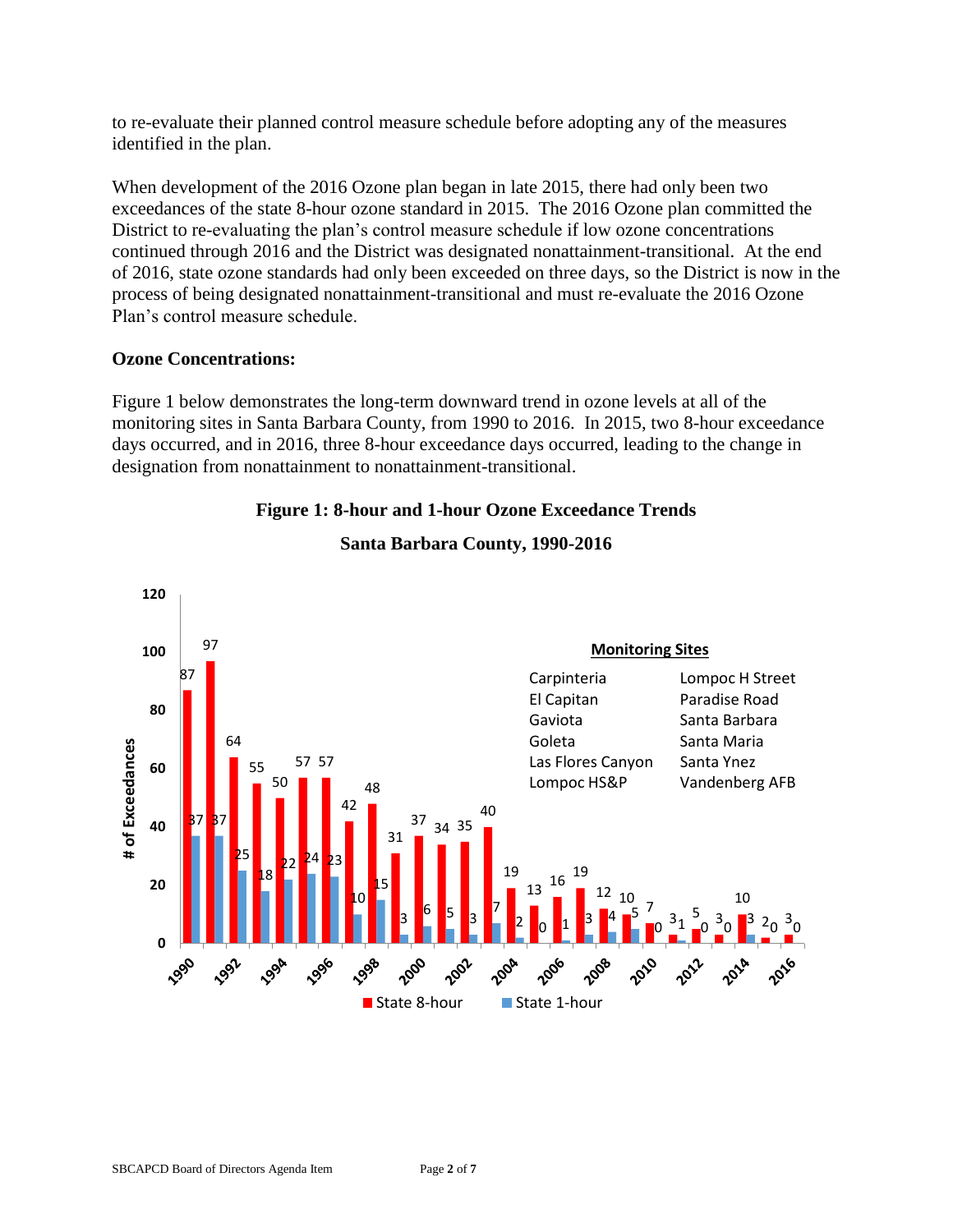Table 1 shows the number of ozone exceedance days per year at each monitoring station.

|                          | <b>Number of Days</b><br>> State 8-Hour Standard |          |          |          |                |                |                |                |                |                |
|--------------------------|--------------------------------------------------|----------|----------|----------|----------------|----------------|----------------|----------------|----------------|----------------|
| <b>Monitor Location</b>  | 2007                                             | 2008     | 2009     | 2010     | 2011           | 2012           | 2013           | 2014           | 2015           | 2016           |
| <b>Las Flores Canyon</b> | 11                                               | 3        | 7        | 4        | $\overline{2}$ | 4              |                | 4              | $\overline{2}$ |                |
| <b>Paradise Road</b>     | 9                                                | 2        | 5        | 6        | 3              | 2              | $\overline{c}$ |                | $\overline{0}$ |                |
| Carpinteria              | $\overline{2}$                                   | 4        | 7        | 3        |                |                |                | 7              | $\overline{0}$ | $\overline{0}$ |
| <b>El Capitan</b>        |                                                  | $\theta$ | $\Omega$ | 1        |                | $\Omega$       | $\Omega$       | 1              | $\Omega$       | 2              |
| <b>Vandenberg AFB</b>    | 3                                                | 2        | $\Omega$ | 1        | $\theta$       | $\overline{0}$ | 1              | 3              | $\theta$       | $\overline{0}$ |
| Santa Barbara            |                                                  | $\Omega$ |          | $\Omega$ |                | $\theta$       | $\Omega$       | 3              | $\Omega$       |                |
| Goleta                   | $\Omega$                                         | $\Omega$ |          | $\Omega$ |                | $\Omega$       | $\Omega$       | 3              | $\Omega$       |                |
| Gaviota - Nojoqui        | $\theta$                                         | $\Omega$ | $\Omega$ | $\Omega$ | $\overline{2}$ | $\Omega$       | $\Omega$       | $\overline{2}$ | $\Omega$       | $\overline{0}$ |
| <b>Santa Ynez</b>        | $\overline{2}$                                   | 3        | $\Omega$ | 1        |                | $\theta$       | $\Omega$       | $\overline{0}$ | $\Omega$       | $\overline{0}$ |
| Lompoc HS&P              | $\Omega$                                         |          | $\Omega$ | $\Omega$ | 2              | $\Omega$       | 1              | 1              | $\Omega$       | $\Omega$       |
| Lompoc H St.             | $\Omega$                                         |          | $\Omega$ | $\Omega$ | $\overline{0}$ | $\Omega$       | $\Omega$       |                | $\Omega$       | $\overline{0}$ |
| <b>Santa Maria</b>       | $\overline{0}$                                   | $\theta$ | $\Omega$ | $\Omega$ | $\Omega$       | $\theta$       | $\theta$       | 0              | $\Omega$       | $\overline{0}$ |
| Total Exceedance Days*   | 19                                               | 12       | 10       | 7        | 3              | 5              | 3              | 10             | $\overline{2}$ | 3              |

**Table 1: Santa Barbara County Exceedance Days and Locations, 2007-2016**

\* *Total Exceedance Days* indicates the number of days within a year where an exceedance was measured in at least one monitoring location in Santa Barbara County.

#### **Emission Inventory:**

Table 2 includes the emission inventory for the 2016 Plan base year (2012), and forecast years 2025 and 2035. This inventory includes sources that are within our air district's regulatory control (stationary sources), as well as sources that are generally outside of our local control (area-wide sources and mobile sources). Data for the 2016 Plan emission inventory was compiled by both the air district (for regulated stationary sources as well as some area-wide sources) and the California Air Resources Board (ARB, for some area-wide sources and mobile sources). In order to ascertain the "growth" in emissions over time, growth profiles were developed and were applied to the 2012 base year data to project future year emissions. Also, in order to adjust for the emission reductions that are expected to occur due to existing regulations being implemented over time, control profiles were developed and were applied to the base year data to project future year emission decreases. These growth and control profiles do not estimate emission reductions from any new regulations which may be adopted between now and 2035.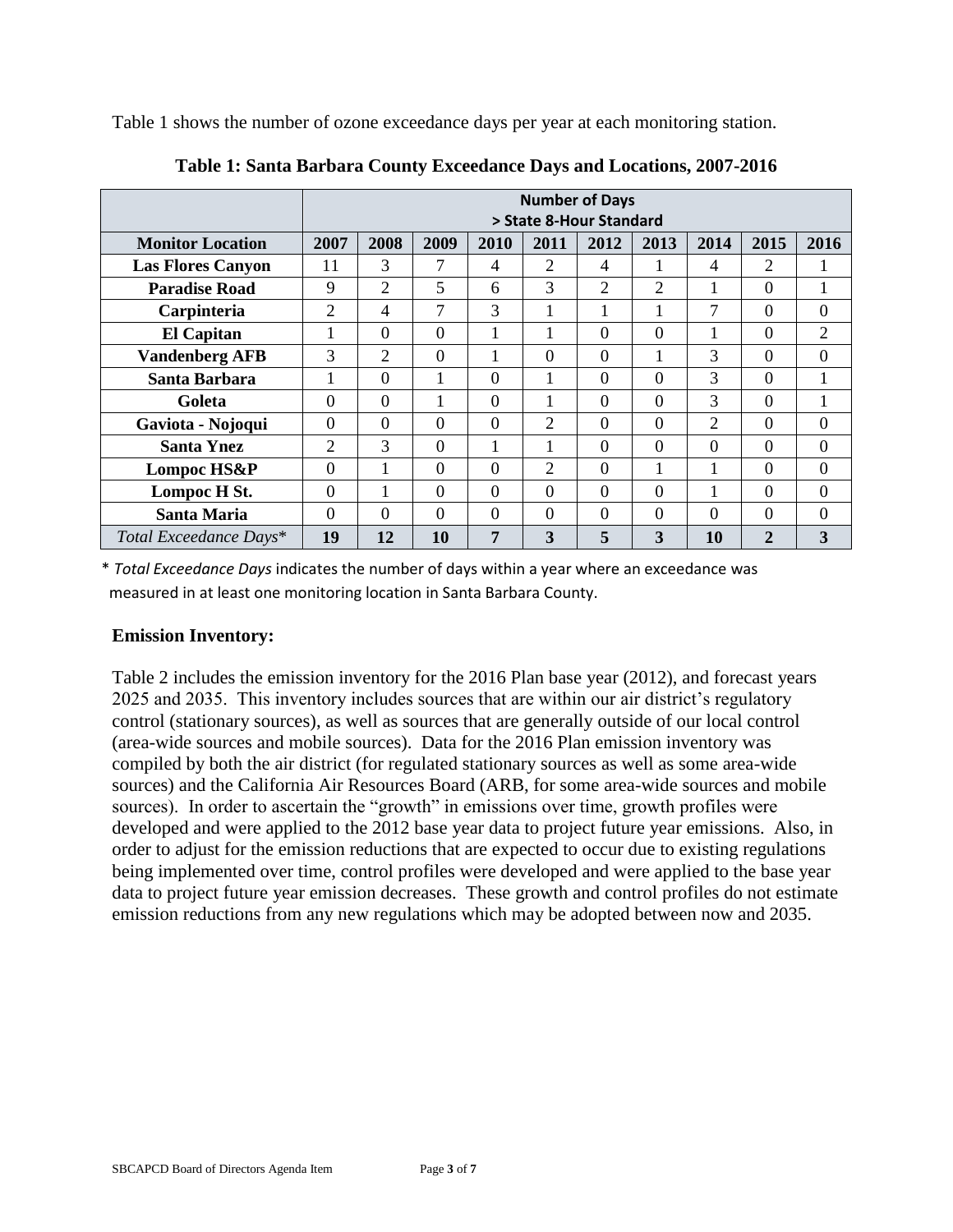|                           |            | 2012  |            | 2025       | 2035       |       |  |
|---------------------------|------------|-------|------------|------------|------------|-------|--|
| <b>Source Category</b>    | <b>ROC</b> | NOx   | <b>ROC</b> | <b>NOx</b> | <b>ROC</b> | NOx   |  |
| <b>Stationary Sources</b> | 11.51      | 5.35  | 11.90      | 5.15       | 13.59      | 5.25  |  |
| Area-wide Sources         | 12.62      | 0.46  | 11.09      | 0.30       | 11.44      | 0.27  |  |
| <b>On-Road Vehicles</b>   | 4.88       | 9.44  | 1.81       | 2.65       | 1.61       | 2.11  |  |
| Other Mobile              | 3.22       | 6.83  | 2.18       | 4.51       | 1.93       | 3.83  |  |
| Marine Shipping           | 2.13       | 49.50 | 4.14       | 39.36      | 6.09       | 36.24 |  |
| <b>Total</b>              | 34.37      | 71.58 | 32.06      | 51.96      | 35.67      | 47.69 |  |

**Table 2: ROC and NOx Emission Forecasts (Tons per Day) <sup>1</sup>**

## **Planning Requirements:**

Once a district is designated nonattainment-transitional, HSC Section 40925.5 requires the district to determine whether the stationary source control measures scheduled for adoption or implementation within the next three years are needed to accomplish expeditious attainment. When making this determination, the following factors should be considered:

- Effect of adopted and proposed motor vehicle controls,
- Effect of adopted and proposed area source controls,
- Turnover of the vehicle fleet,
- Impact of measures previously adopted by the district which are in the process of being implemented,
- Impact of measures previously adopted by the state board which are in the process of being implemented,
- Impact of measures previously adopted by the EPA which are in the process of being implemented, and
- Other significant factors that influence emission trends.

By applying both the growth profiles and the control profiles described above to the inventory data to estimate future year emissions, and using the best available emission estimates for mobile sources provided by ARB in consultation with EPA, this inventory reflects all of the changes in emissions that are anticipated due to adopted control measures.

HSC Section 40925.5 also requires consideration of proposed motor vehicle and area source controls. The District is aware of a wide variety of State proposals (both regulatory and voluntary/incentive-based) that would reduce mobile and area source emissions of ozone precursors. For example, expanding infrastructure for zero emission vehicles, reducing "vehicle miles traveled" (VMT), reducing greenhouse gas emissions at residential, commercial, industrial, municipal and agricultural sources, improving energy efficiency, or increasing the use of renewable energy.

Reductions due to proposed measures were not quantified in the 2016 Ozone Plan emission inventory and future year projections. Since proposed measures may or may not be adopted, and their exact impacts would depend on their final form, any quantification of reductions at this time

l

<sup>&</sup>lt;sup>1</sup> Includes emissions occurring both onshore and in the Outer Continental Shelf (OCS).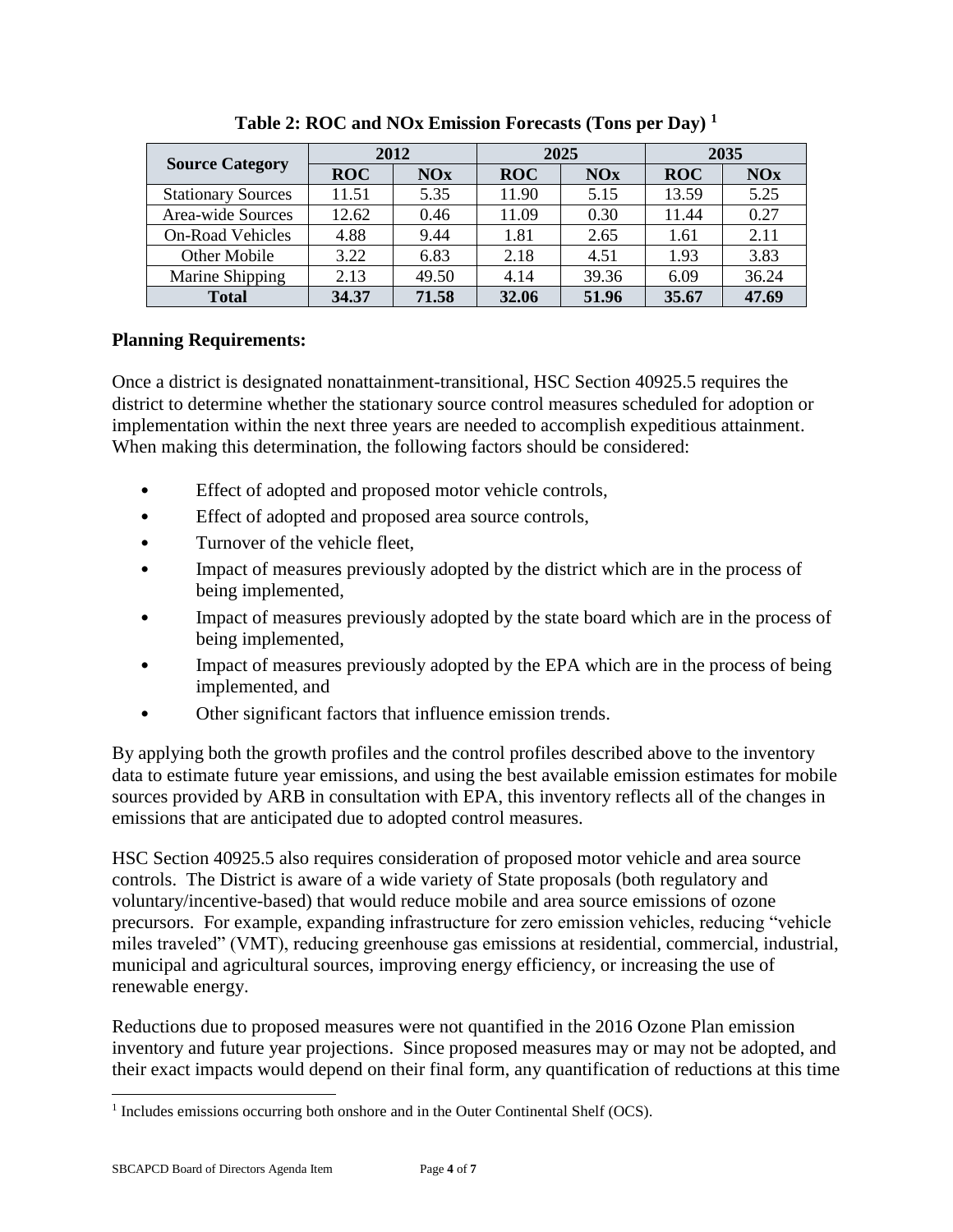would be speculative, however most proposed measures would further reduce both NOx and ROC emissions.

## **Stationary Source Control Measures Included in the 2016 Ozone Plan:**

The 2016 Ozone Plan identified six different stationary source control measures that were considered feasible and cost-effective to implement during the 3-year plan period, 2017 to 2019. These stationary source control measures focus on achieving both NOx reductions and ROC reductions by promoting the use of ultra-low NOx burners and low-ROC solvents.

| <b>Rule</b> | <b>Description</b>                                                                                                                                                                                                                                                                           | <b>2016 Plan</b><br><b>Adoption</b><br><b>Schedule</b> | <b>2016 Plan Emission</b><br>Reductions,<br><b>Tons/Day</b><br>(Tons/Year) |                 |
|-------------|----------------------------------------------------------------------------------------------------------------------------------------------------------------------------------------------------------------------------------------------------------------------------------------------|--------------------------------------------------------|----------------------------------------------------------------------------|-----------------|
|             |                                                                                                                                                                                                                                                                                              |                                                        | <b>ROC</b>                                                                 | NO <sub>X</sub> |
| 360         | <b>Boilers, Water Heaters, and Process Heaters</b><br>$(0.075 - 2 \text{ MMBtu/hr})$<br>Revisions to reduce the NO <sub>x</sub> limits to 20 ppm at 3% oxygen for<br>newly installed natural gas fired units.                                                                                | 2017                                                   |                                                                            | 0.05<br>(19.8)  |
| 361         | <b>Boilers, Steam Generators, and Process Heaters</b><br>$(2 - 5 MMBtu/hr)$<br>Revisions to reduce the NO <sub>x</sub> limits to 9 or 12 ppm at 3% oxygen<br>for newly installed natural gas fired units. Higher limits for other<br>fuels.                                                  | 2017                                                   |                                                                            | 0.03<br>(10.42) |
| 342         | Boilers, Steam Generators, and Process Heaters (5+ MMBtu/hr)<br>Revisions to reduce the NO <sub>x</sub> limits to 9 or 15 ppm at 3% oxygen<br>for newly installed natural gas fired units. Higher limits for other<br>fuels.                                                                 | 2017                                                   |                                                                            | 0.02<br>(6.36)  |
| 321         | <b>Solvent Cleaning Machines and Solvent Cleaning</b><br>Revisions to lower the general cleaning ROC limit from 50 grams<br>per liter to 25 g/L.                                                                                                                                             | 2018                                                   | 0.02<br>(6.35)                                                             |                 |
| 351         | <b>Surface Coating of Wood Products</b><br>Revisions to include solvent cleaning provisions at 25 g/L.                                                                                                                                                                                       | 2018                                                   | 0.001<br>(0.42)                                                            |                 |
| 354         | <b>Graphic Arts</b><br>Revisions to include solvent cleaning provisions at $25 - 100$ g/L and<br>additional requirements for Rotogravure, Flexographic,<br>Lithographic, Letterpress, and Screen Printing operations. Existing<br>facilities would have to be permitted to enforce the rule. | 2019                                                   | 0.27<br>(98.21)                                                            |                 |
|             |                                                                                                                                                                                                                                                                                              | <b>Totals:</b>                                         | 0.29<br>(104.98)                                                           | 0.10<br>(36.58) |

# **Table 3: Implementation Schedule in the Adopted 2016 Ozone Plan**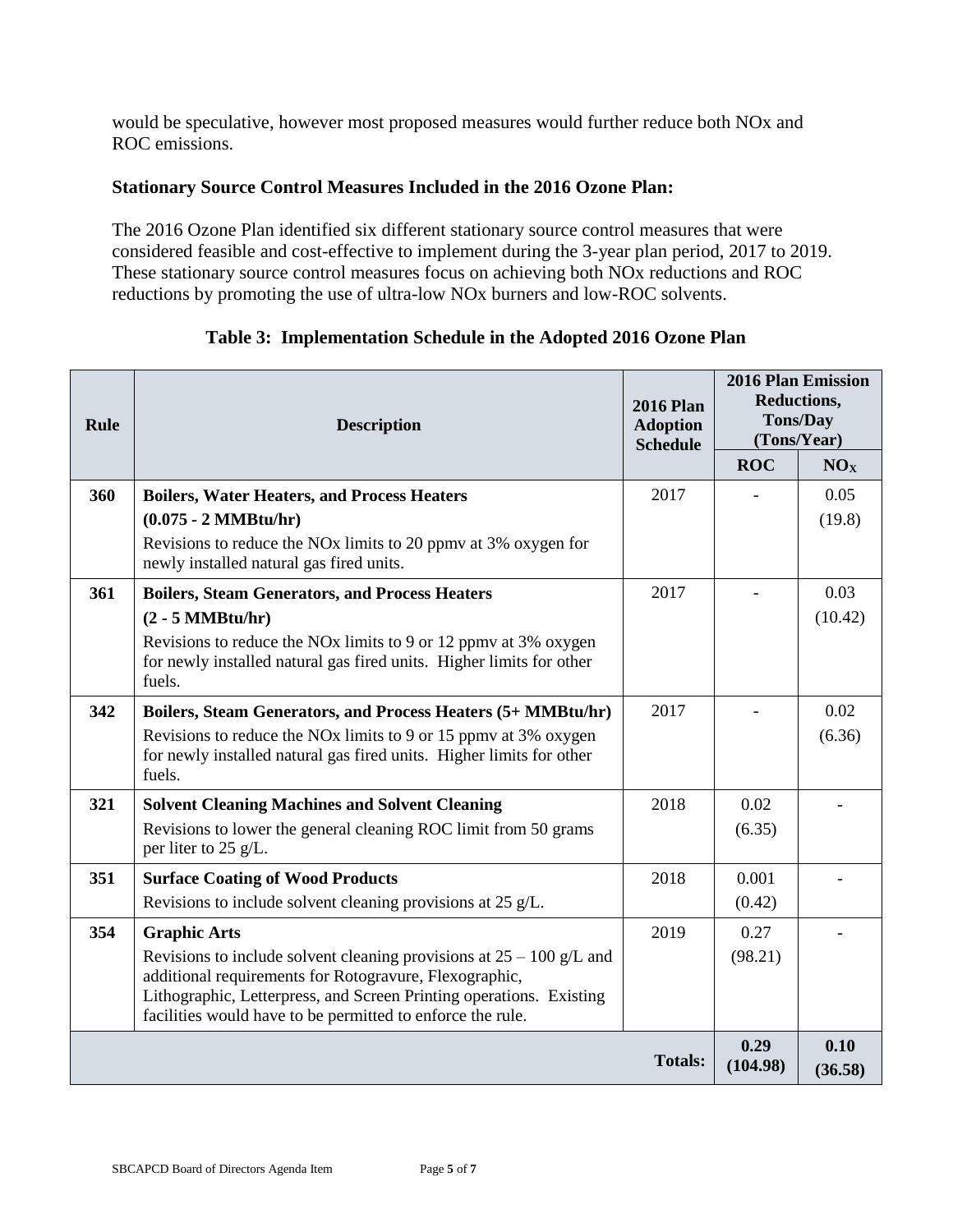#### **Public Process:**

On February 8, 2017 staff met with the Community Advisory Council (CAC) during a public meeting to discuss the District's nonattainment-transitional status and receive input from the CAC. The implementation schedule was re-evaluated to determine whether revisions are necessary. The CAC received a presentation, and then discussed a range of options that included:

**Option 1:** Retain the control measure implementation schedule identified in the 2016 Ozone Plan,

**Option 2:** Proceed with the implementation schedule for the NO<sub>x</sub> control measures (i.e., Rule 360, 361, 342) to further control boilers, water heaters, steam generators, process heaters, and similar equipment, and move the ROC control measures (i.e., Rules 321, 351, 354) for solvents and graphic arts equipment to "contingency measures",

**Option 3:** Proceed with the implementation schedule for two NO<sub>x</sub> control measures (i.e., Rule 360 and 361) to control small and medium sized boilers, water heaters, and process heaters and one ROC control measure (i.e., Rule 321) for solvent usage. Move the adoption dates for NOx control rule (i.e., Rule 342) for large boilers, steam generators, and process heaters plus two ROC control rules (i.e., Rule 351 and 354) for solvents and graphic arts equipment to 2020, and

**Option 4:** Move all of the control measures in the plan to "contingency measures".

Under all of these options, any measure moved to "contingency measures" would not be implemented in the next three years and the District would then re-evaluate the implementation schedule during the 2019 Ozone Plan update.

The district recommended Option 2, implementing the NOx control measures and shifting the ROC control measures to contingency measures. This recommendation was based on the following:

- Air quality modeling has shown that reducing NOx emissions is critical to reducing ozone concentrations.
- Although we are not able to determine the precise amount of emission reductions needed to achieve attainment, we believe that additional reductions of NOx emissions will help to ensure that we eventually achieve attainment of the state ozone standards.
- Implementing cost-effective control measures is aligned with our mission to protect public health.
- The NO<sub>x</sub> control measures have been revised in such a way as to minimize their economic impact on businesses.
- The NOx control measures, by design, involve long-term investments in cleaner combustion technology, and ensure that the anticipated emission reductions will continue to occur for long periods of time (in most cases, for decades).